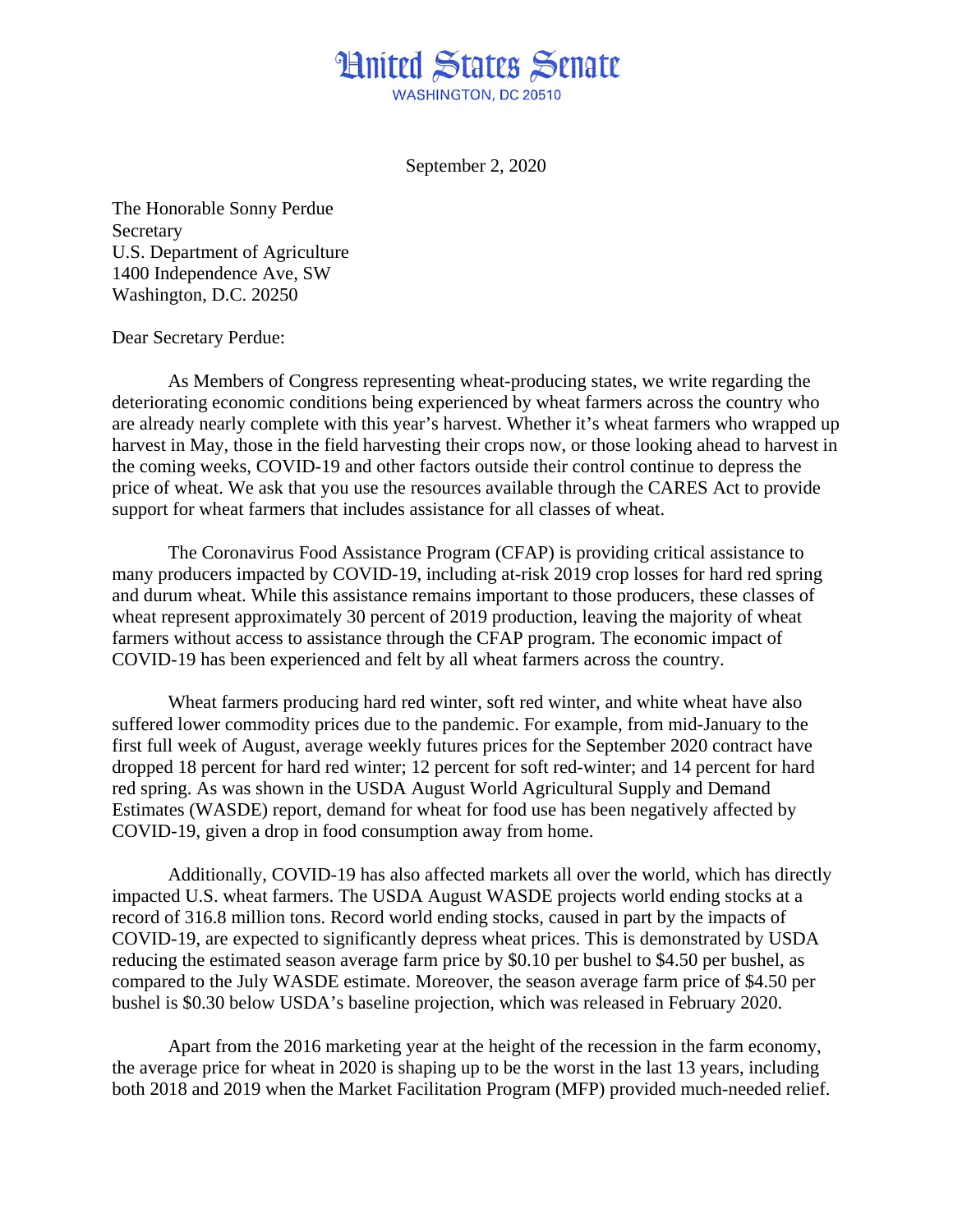In fact, the average price of wheat in 2020 is projected to be approximately 22 percent below the average price over the last 13 years.

Wheat farmers have experienced significant economic harm from COVID-19. We request that you use funding provided in the CARES Act to immediately begin providing assistance for COVID-19 losses for all classes of wheat. Thank you for your attention to this matter that's critical to U.S. wheat farmers during this unprecedented time.

Sincerely,

Senator Mike Crapo Senator John Cornyn

Jerry Moran

Klob

Senator Pat Roberts Senator Amy Klobuchar

LiMFE

Senator James E. Risch Senator Michael F. Bennet

Senator Steve Daines<br>
Senator Jeffrey A. Merkley

Senator Jerry Moran Senator Patty Murray